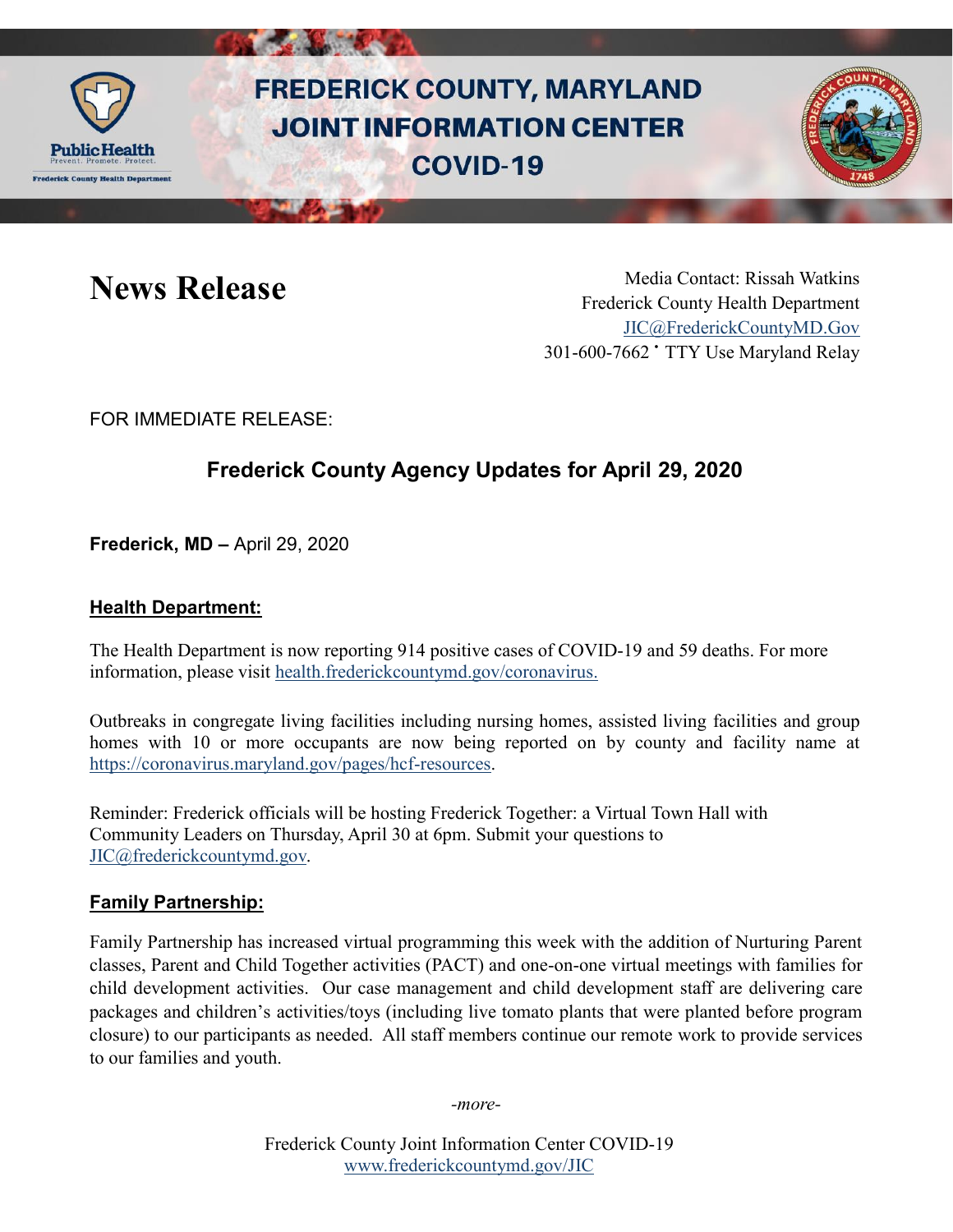

#### **Page 2/JIC**

This work involves learning new programs, platforms, technology and teaching it to our participants! We are continually evaluating our needs and accessing additional technology (hardware and software) as needed to bring these programs to our participants. To maintain support among our wonderful staff, we host virtual staff meetings and have initiated a FP virtual spirit week to keep things lively and fun! If you have any questions about our services, please contact us 301-600-2206, [fampart@frederickcountymd.gov](mailto:fampart@frederickcountymd.gov) or message us on [Facebook.com/Family Partnership of Frederick](https://www.facebook.com/Family-Partnership-of-Frederick-County-120987521328676/?ref=br_rs)  [County.](https://www.facebook.com/Family-Partnership-of-Frederick-County-120987521328676/?ref=br_rs)



*-more-*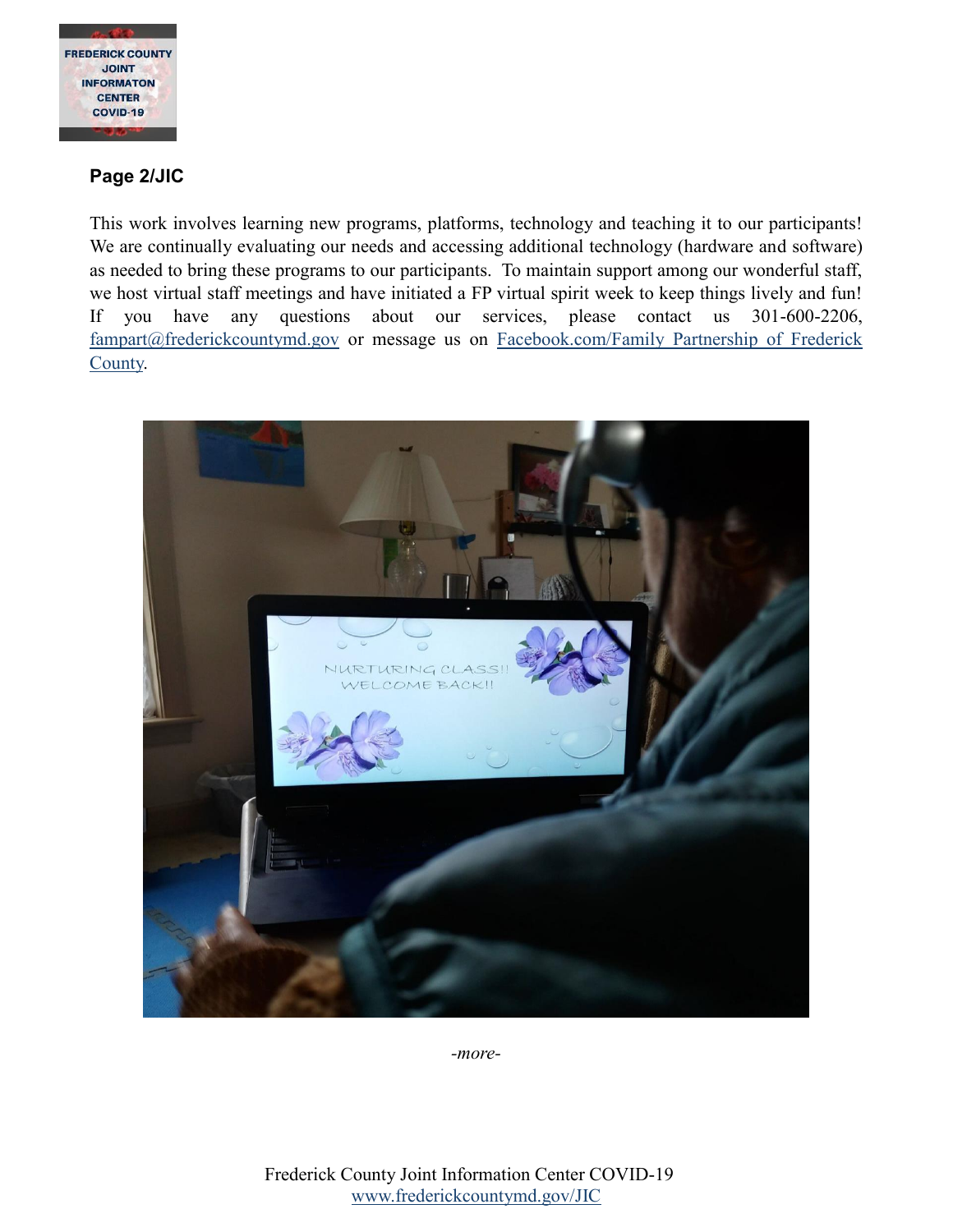

#### **Page 3/JIC**

#### **Maryland Department of Human Services**

The Maryland Department of Human Services (DHS), in conjunction with the Maryland State Department of Education, has secured approval from the USDA on its joint submission to operate a Pandemic Electronic Benefit Transfer (P-EBT) Program.

The Department of Human Services estimates that approximately 427,000 vulnerable children in Maryland will benefit from the P-EBT program for a combined value of over \$49 million in estimated benefits. Monthly benefits will be calculated at the daily rate of \$5.70 per child for each day the child's school was closed in a particular month.

"We are grateful to the Food and Nutrition Service of the USDA for their responsiveness and to the Maryland Department of Education and Local School Districts for their partnership in identifying and enrolling eligible students' families in the Pandemic-EBT program," said Maryland Department of Human Services Secretary Lourdes R. Padilla. "Additionally, we thank Governor Larry Hogan, who has led the way in thinking strategically and has championed our determined efforts to explore every opportunity that can help vulnerable Marylanders during this crisis."

Maryland households with children who have temporarily lost access to free or reduced-price school meals due to pandemic-related school closures will be eligible for Pandemic-EBT benefits. Because Maryland public schools were closed to students effective March 16, 2020, approved households will be able to obtain retroactive benefits as a result. March, April, and May benefits will be issued in June, and Pandemic-EBT benefits will continue to be issued for the duration that schools are closed due to COVID-19.

"While local school districts and agencies are distributing meals at over 600 emergency sites across the State, this additional P-EBT benefit will help sustain students and their families through the COVID-19 pandemic crisis," said Dr. Karen B. Salmon, Ph.D., State Superintendent of Schools. "This federalstate-local partnership led by the Department of Human Services will dramatically help maximize the nutritional well-being of children in Maryland."

Maryland SNAP households qualifying for the Pandemic-EBT benefits will receive the additional benefits on their existing EBT card. Any SNAP recipients who have lost their EBT card may call the Maryland EBT Customer Call Center at 1-800-997-2222 to have a replacement card issued.

MSDE is working with DHS to identify the qualifying non-SNAP households and inform those families that they qualify for the Pandemic-EBT program. Additionally, DHS is mailing letters to these non-SNAP households along with a pre-populated form for the family to sign and return, confirming they would like to participate in the program.

"The Pandemic-EBT program offers Maryland an opportunity to provide additional nutritional resources to families who are losing access to free or reduced-price school meals as schools across the country close in response to COVID-19," said Netsanet Kibret, Executive Director of the Family Investment Administration for DHS. "Our success at securing and providing the federal Pandemic-EBT program supports Governor Hogan's continued efforts to keep people safe at home."

*-more-*